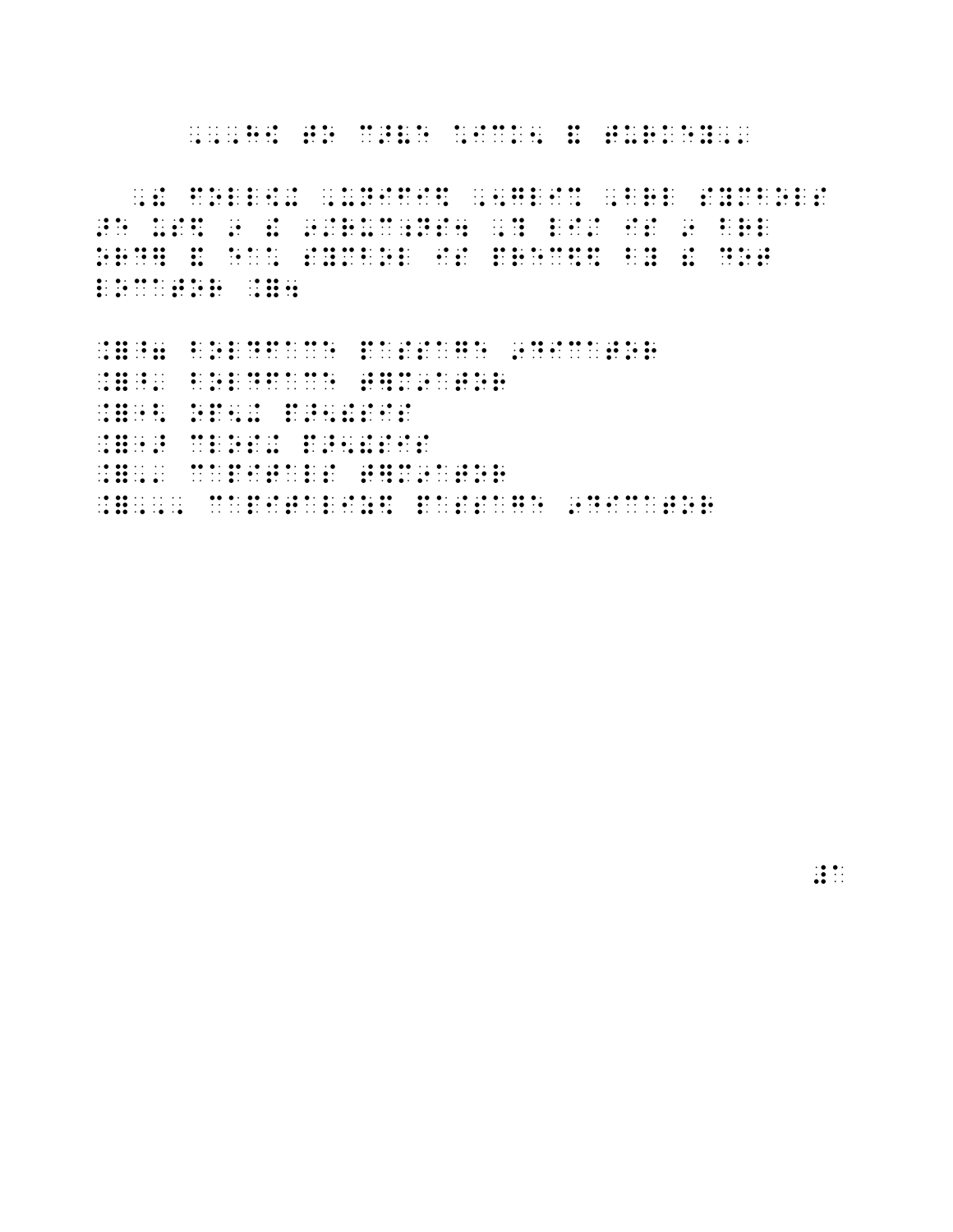## ,,,H[ TO C>VE \*ICK5 & TURKEY,'

,,/&>D ,,/YLE

#A4 ,,,TO REMOVE LEG,' "<?I< OR SECOND JO9T & DRUM/ICK">4 ,HOLD ! DRUM/ICK FIRMLY IS A REPORT OF THE REPORT OF THE RESIDENCE OF THE RESIDENCE OF THE RESIDENCE OF THE RESIDENCE OF THE RESIDENCE OF THE RESIDENCE OF THE RESIDENCE OF THE RESIDENCE OF THE RESIDENCE OF THE RESIDENCE OF THE RESIDENCE O TURKEY BODY4 ,AT ! SAME "T CUT "? SK9 2 T LEG & BODY4 , 2005 , 2004 , 2004 , 2004 , 2004 , 2004 , 2004 , 2004 , 2004 , 2004 , 2004 , 2004 , 2004 , 2<br>2 T LEG & BODY4 , 2004 , 2004 , 2004 , 2004 , 2004 , 2004 , 2004 , 2004 , 2004 , 2004 , 2004 , 2004 , 2004 , 2<br>  $\frac{1}{2}$  ,  $\frac{1}{2}$  ,  $\frac{1}{2}$  ,  $\frac{1}{2}$  ,  $\frac{1}{2}$  ,  $\frac{1}{2}$  ,  $\frac{1}{2}$  ,  $\frac{1}{2}$  ,  $\frac{1}{2}$  ,  $\frac{1}{2}$  ,  $\frac{1}{2}$  ,  $\frac{1}{2}$  ,  $\frac{1}{2}$  ,  $\frac{1}{2}$  ,  $\frac{1}{2}$  ,  $\frac{1}{2}$  ,  $\frac{1}{2}$  ,  $\frac{1}{2}$  ,  $\frac{1$ ( KNIFE4,' ,!N CUT "? JO9T JO9+ LEG TO BACKBO & SK9 ON DATE THE RELEASE OF THE RELEASE OF THE RELEASE OF THE RELEASE OF THE RELEASE OF THE RELEASE OF<br>BACK4 , IF IN BACK4 , IF IN BACK4 , IF IN BACK4 , IF IN BACK4 , IF IN BACK4 , IF IN BACK4 , IF IN BACK4 , IF I<br> A \*OICE OY/]-%AP\$ PIECE LY+ 9 ! SPOON-  $\frac{1}{2}$  , and the second second second second second second second second second second second second second<br>Application of the second second second second second second second second second second second second second<br> .<br>1980 – Paris II, primer de primer de la posta de la poeta en la primera de la posta de la poeta de la poeta<br>1980 – Paris II, primer de la poeta de la poeta de la poeta de la poeta de la poeta de la poeta de la poeta SIGNE DE LA DE DE LA TITULA DE LA DIVISIÓ DE LA DIVISIÓ DE LA TITULA DE LA TITULA DE LA TITULA DE LA TITULA DE<br>Signe de De La Titula de La Titula de La Titula de La Titula de La Titula de La Titula de La Titula de La Tit<br>S ANGLE TO PLATE4 , ANGLES , ANGLES , ANGLES , ANGLES , ANGLES , ANGLES , ANGLES , ANGLES , ANGLES , ANGLES , AN<br>Angles drum/inc. Angles , Angles , Angles , Angles , Angles , Angles , Angles , Angles , Angles , Angles , An<br>A ?I< BY CUTT+ D[N "? ! JO9T TO ! PLATE4 # 2008 | 2008 | 2009 | 2009 | 2009 | 2009 | 2009 | 2009 | 2009 | 2009 | 2009 | 2009 | 2009 | 2009 | 2009 | 200<br>| 2009 | 2009 | 2009 | 2009 | 2009 | 2009 | 2009 | 2009 | 2009 | 2009 | 2009 | 2009 | 2009 | 2009 | 2009 | 20<br>| DRUM/ICK UP"R AT A 300 PH AT A 300 PH AT A 300 PH AT A 300 PH AT A 300 PH AT A 300 PH AT A 300 PH AT A 300 PH A<br>The angle to a 300 ph angle to a 300 ph angle to a 300 ph angle to a 300 ph angle to a 300 ph angle to a 400 p PRODUCT A CONTRA DE CONSTRUIRE DE LO DE LO DE DURANT DE DURANT DE LO DE LO DE LO DE LO DE LO DE LO DE LO DE LO<br>PLATE DE LO DE LO DE LO DE LO DE LO DE LO DE LO DE LO DE LO DE LO DE LO DE LO DE LO DE LO DE LO DE LO DE LO<br>PLA UNIEM SE DE DE 1919 DI SE DE DISTRIKTORIA DI SULTAN DE DE DISTRIKTORIA DE SE DISTRIKTORIA DE SE DE SE DISTRIKT<br>1919 DI SE DE SITUATUR DI STUDIO DI STUDIO DI STUDIO DI STUDIO DI STUDIO DI STUDIO DI STUDIO DI STUDIO DI BIT<br>1 + C USUALLY STATE ( COURT COURT COURT COURT COURT COURT COURT COURT COURT COURT COURT COURT COURT COURT COURT<br>- C SLICH ( C ) - C ( C ) - C ( C ) - C ( C ) - C ( C ) - C ( C ) - C ( C ) - C ( C ) - C ( C ) - C ( C ) - C<br>- #D4 ,,,SLICE ?I< M1T4,' ,HOLD ?I< FIRMLY ON PLATE ) A =K4 ,CUT SLICES ( #B + CUT SLICES ( #B + CUT SLICES ( #B + CUT SLICES ( #B + CUT SLICES ( #B + CU<br>1981 - A =K4 ,CUT SLICES ( #B + CUT SLICES ( #B + CUT SLICES ( #B + CUT SLICES ( #B + CUT SLICES ( #B + CUT S<br>1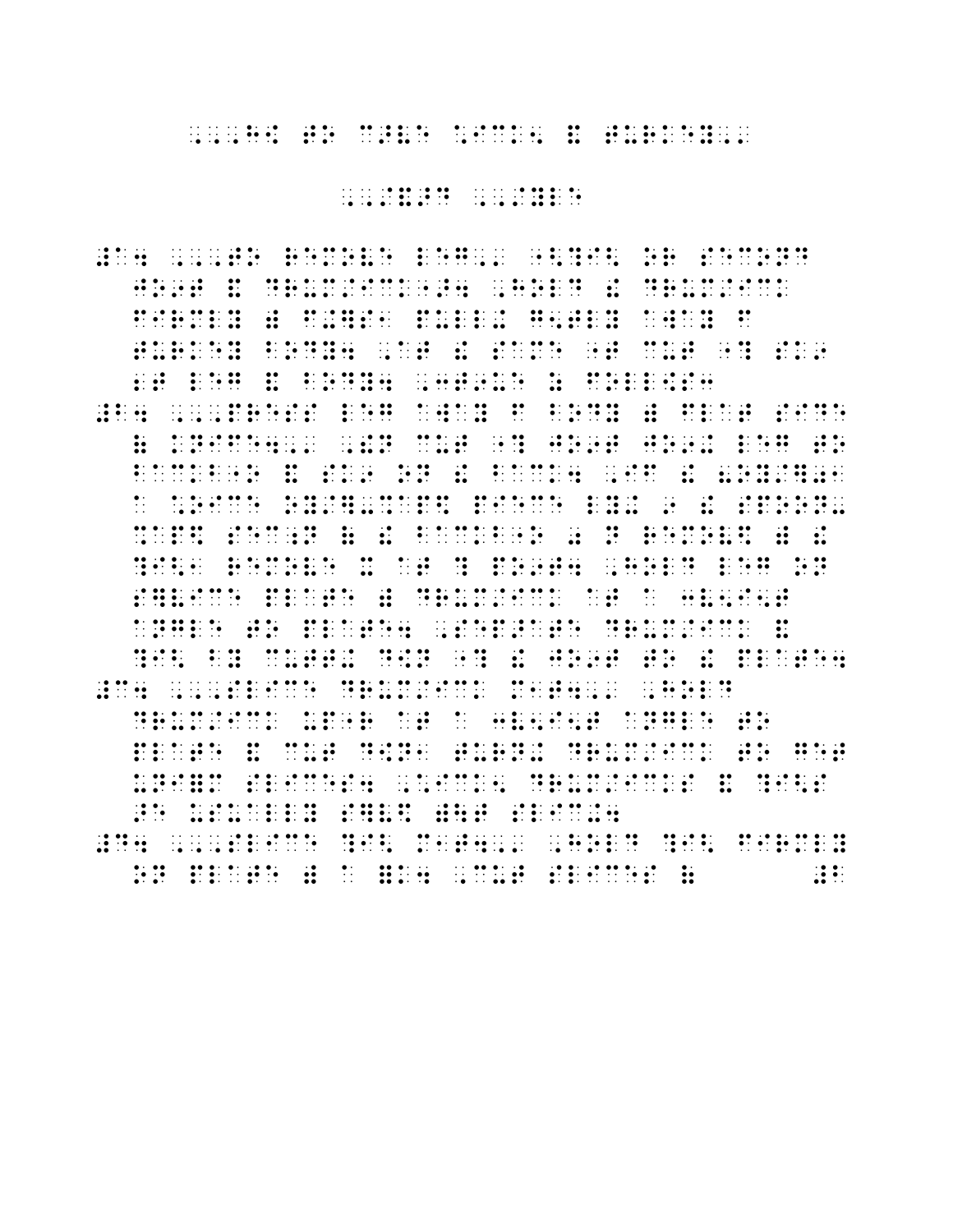- 1980 - 1980 - 1980 - 1980 - 1980 - 1980 - 1980 - 1980 - 1980 - 1980 - 1980 - 1980 - 1980 - 1980 - 1980 - 198<br>- 1980 - 1980 - 1980 - 1980 - 1980 - 1980 - 1980 - 1980 - 1980 - 1980 - 1980 - 1980 - 1980 - 1980 - 1980 - 19<br>-

- 1989 - 1989 - 1989 - 1989 - 1989 - 1989 - 1989 - 1989 - 1989 - 1989 - 1989 - 1989 - 1989 - 1989 - 1989 - 1989<br>1989 - 1989 - 1989 - 1989 - 1989 - 1989 - 1989 - 1989 - 1989 - 1989 - 1989 - 1989 - 1989 - 1989 - 1989 - 1989<br>19
- - 1966 - 1976 - 1976 - 1976 - 1977 - 1978 - 1979 - 1979 - 1980 - 1980 - 1976 - 1977 - 1980 - 1970 - 1970 - 197<br>- 1970 - 1970 - 1970 - 1980 - 1980 - 1980 - 1980 - 1980 - 1980 - 1980 - 1980 - 1980 - 1980 - 1980 - 1980 - 19<br>- $\begin{bmatrix} 0 & 0 & 0 & 0 \\ 0 & 0 & 0 & 0 \\ 0 & 0 & 0 & 0 \\ 0 & 0 & 0 & 0 \\ 0 & 0 & 0 & 0 \\ 0 & 0 & 0 & 0 \\ 0 & 0 & 0 & 0 \\ 0 & 0 & 0 & 0 \\ 0 & 0 & 0 & 0 \\ 0 & 0 & 0 & 0 \\ 0 & 0 & 0 & 0 & 0 \\ 0 & 0 & 0 & 0 & 0 \\ 0 & 0 & 0 & 0 & 0 \\ 0 & 0 & 0 & 0 & 0 \\ 0 & 0 & 0 & 0 & 0 \\ 0 & 0 & 0 & 0 & 0 \\ 0 &$

## 

 $\frac{1}{2}$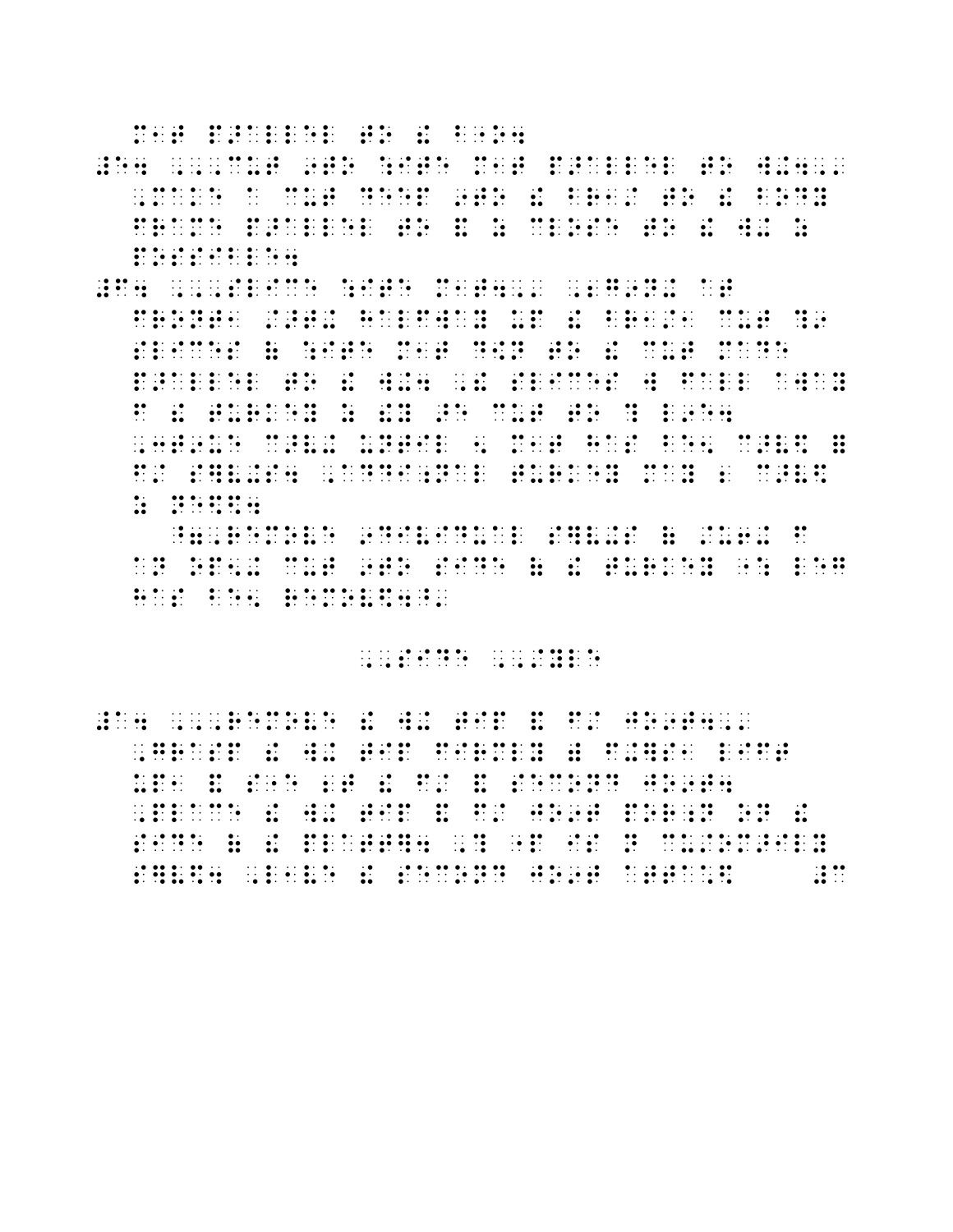. A BARAN SA SA SA SA SA BA BA BA BA BA SA SI BIB BA BA BA A A BIB BA ARA AN SA SA BA BA AN AB BIB SA BA SA BA<br>A BIB BA SA SA AN AIB BA AN AIB BA A BA SA SA AIB BA AN AN AN AN AIB AN AN AIB BA BA AN BA BA SA SA SA BA AIB<br>I de la proposa de la companya de persona de la companya de personal de la companya de la política de la company<br>1968 - Se estado de la companya de la persona de la persona de la companya de la companya de la persona de la<br>1 ina i alaman de segundo in la alamana de la alamana in segundo de la segundo de segundo de la alamana in segun<br>1961 - La segundo de la alamana de la alamana in segundo de la alamana in segundo de la alamana de la alamana<br>1  $\begin{bmatrix} 0 & 0 & 0 & 0 \\ 0 & 0 & 0 & 0 \\ 0 & 0 & 0 & 0 \\ 0 & 0 & 0 & 0 \\ 0 & 0 & 0 & 0 \\ 0 & 0 & 0 & 0 \\ 0 & 0 & 0 & 0 \\ 0 & 0 & 0 & 0 \\ 0 & 0 & 0 & 0 \\ 0 & 0 & 0 & 0 \\ 0 & 0 & 0 & 0 & 0 \\ 0 & 0 & 0 & 0 & 0 \\ 0 & 0 & 0 & 0 & 0 \\ 0 & 0 & 0 & 0 & 0 \\ 0 & 0 & 0 & 0 & 0 \\ 0 & 0 & 0 & 0 & 0 \\ 0 &$  $\mathcal{L}(\mathbf{r},\mathbf{r})$  . The contract of the contract of the contract of the contract of the contract of the contract of the contract of the contract of the contract of the contract of the contract of the contract of the co . 1969 - 1971 - 1972 - 1973 - 1974 - 1975 - 1980 - 1980 - 1980 - 1980 - 1980 - 1980 - 1980 - 1980 - 1980 - 198<br>1980 - 1980 - 1980 - 1980 - 1980 - 1980 - 1980 - 1980 - 1980 - 1980 - 1980 - 1980 - 1980 - 1980 - 1980 - 1980<br>1 in de la distribución de de estas les de entre en el legación en el distribución de la distribución de de egli<br>Legación en la de de entre en la distribución de la distribución en el de la distribución en el les en destrib<br> ian ad na ad an ilina na ad ilina ilina na markin an nomin ilina na ad ilina ad ilina ilina ilina ad an nomin<br>1999 - An ad ilina ilina ilina ilina anche il anche na ad ad ad ad ad ilina il ad il ad il ad il ad il ad il<br>199